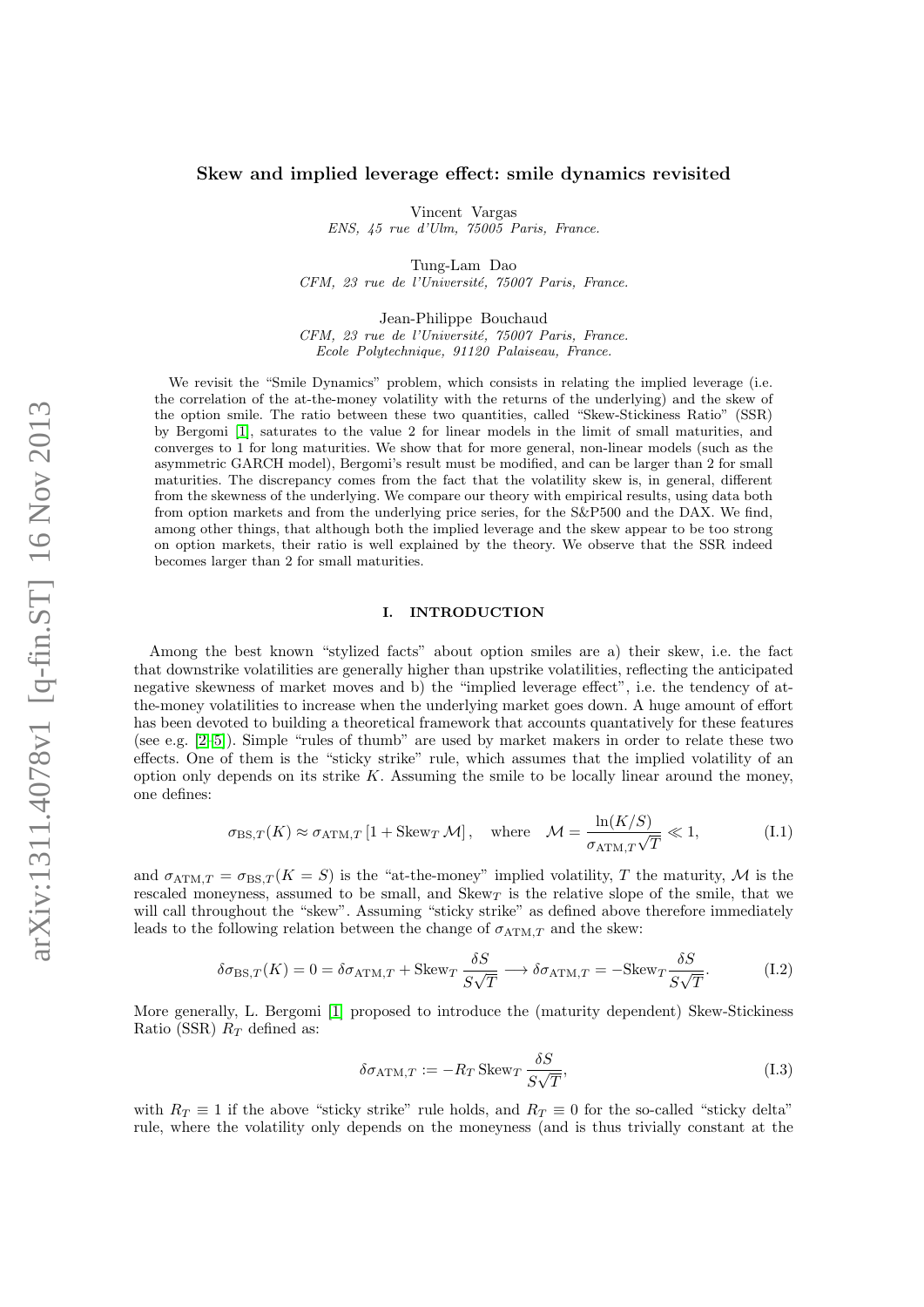money, for  $\mathcal{M} = 0$ . The definition of  $R_T$  in [\(I.3\)](#page-0-0) should be understood in the sense of a standard regression of  $\delta \sigma_{\text{ATM},T}$  against  $\delta S/S$ .

Can these rules be given some theoretical foundation, and what value of  $R<sub>T</sub>$  should one expect? Recently, Bergomi [\[1\]](#page-11-0) and Ciliberti-Bouchaud-Potters [\[6,](#page-11-3) [7\]](#page-11-4) independently and using a slightly different framework, proposed a theory for  $R_T$  and compared the results with empirical data. Bergomi assumes a general linear model for the forward volatility dynamics and expands to lowest order in vol-of-vol, whereas Ciliberti et al. use a cumulant expansion for the smile. The two results coincide and provide the following expression for the SSR [\[12\]](#page-11-5):

<span id="page-1-0"></span>
$$
R_T = \frac{\sum_{\ell=1}^T g_L(\ell)}{\sum_{\ell=1}^T (1 - \frac{\ell}{T}) g_L(\ell)},\tag{I.4}
$$

where  $g_L(\ell)$  is the so-called *leverage correlation* function of the underlying price process [\[4,](#page-11-6) [6,](#page-11-3) [11\]](#page-11-7):

$$
g_L(\ell) = \frac{E[r_i r_{i+\ell}^2]}{\sigma^3},
$$
\n(1.5)

where  $r_i$  is the return at time i and  $\sigma^2 = E[r_i^2]$  the average square volatility of the process. It is interesting to give an explicit expression for  $R_T$  in the case where  $g_T(\ell)$  is a simple exponential function  $-A \exp(-\ell/\tau)$  with a relaxation time  $\tau$ . This shape is actually not a bad approximation for major stock indices, with  $A \sim 0.2$  and  $\tau \sim 30 - 50$  days [\[6\]](#page-11-3). The SSR then takes the following form:

$$
R_T \approx \frac{T(1 - e^{-T/\tau})}{T - \tau(1 - e^{-T/\tau})}, \qquad (\tau \gg 1), \tag{I.6}
$$

which displays the following limits:  $R_T \approx 2$  ( $1 \ll T \ll \tau$ ) and  $R_T \approx 1 + \tau/T$  ( $T \gg \tau$ ). As shown in Bergomi [\[1\]](#page-11-0), these limiting values are in fact independent of  $g_L(\ell)$ , provided it decays fast enough for large  $\ell$ . Note however that for  $\tau = 50$  days and  $T = 250$  days (1 year of trading),  $R_T \approx 1.25$ still substantially larger than unity.

These results are interesting, but the framework within which they were obtained turns out to be restrictive, for several reasons. First, as shown in [\[8\]](#page-11-8), the cumulant expansion for the smile (and hence the theoretical approximation for the skew  $Skew_T$ ) is very inaccurate in practice. An alternative, general smile formula, without any assumption on the underlying model (except the existence of all moments of order  $\leq 2$  for the returns) was derived in [\[8\]](#page-11-8). One of the salient features of this new formula is that the coefficients of the quadratic expansion involve low moments of the return distribution which do not necessarily coincide with the coefficients given by a standard cumulant expansion. Second, the class of linear models considered by Bergomi [\[1\]](#page-11-0) and Bergomi & Guyon [\[9\]](#page-11-9) cannot handle the strong, non-linear leverage effect that seems to characterize stock index returns. The main purpose of this paper is to show that one can derive analytically the skew term of the expansion within a large class of non linear Gaussian models. We specialize our general results to the case of the totally assymetric GARCH model, which is believed to provide a good description of the (non-linear) leverage effect of stock indices. We finally compare our theoretical results with empirical data and comment on the remaining discrepancies.

## II. MAIN THEORETICAL RESULTS

## A. The framework

Similarly to [\[3\]](#page-11-10), we choose to model the full forward variance curve  $\{v_i^{i+\ell}\}_{\ell \geq 0}$  directly. This approach is general and flexible as it does not assume any shape for the instantaneous forward variance curve; in particular, one can either choose to calibrate the model on the market forward variance curve (using the options market) or assume some form for the forward variance curve using either historical data or an underlying variance model. We introduce a sequence  $(\epsilon_i)_{i\in\mathbb{Z}}$  of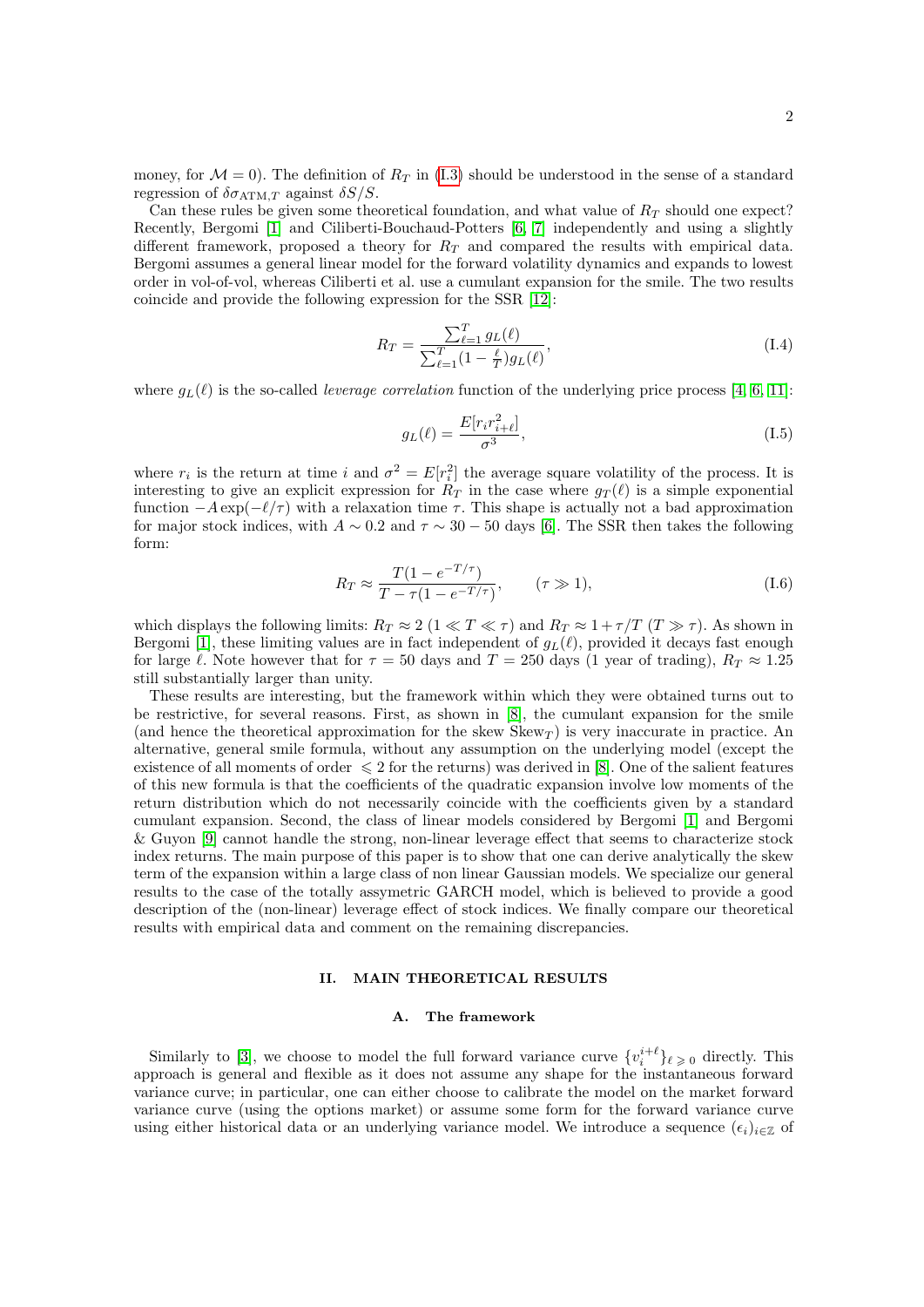i.i.d. standard Gaussian variables and an arbitrary function f that satisfies  $E[f(\epsilon_i)] = 0$ . Let  $\mathcal{F}_i = \sigma\{\epsilon_j; j \leq i\}$  be the relevant filtration. We adopt the following framework for the (log) price  $S_i$ :

<span id="page-2-1"></span>
$$
r_i := \ln \frac{S_{i+1}}{S_i} = \sigma_i \, \epsilon_i, \quad v_{i+1}^{i+\ell} - v_i^{i+\ell} = \nu \lambda_i^{i+\ell} (\{v_i^u\}_{u \geq i}) f(\epsilon_i)
$$
 (II.1)

where  $v_i^{i+\ell} = E\left[\sigma_{i+\ell}^2|\mathcal{F}_{i-1}\right]$  is the forward variance (with  $\sigma_i^2 \equiv v_i^i$ ),  $\nu$  is an expansion parameter (the vol of vol) and the set of  $\lambda_i^{i+\ell}(\{v_i^u\}_u) \geq i$ ) are arbitrary functions that describe the coupling of the variance curve with the current residual return  $\epsilon_i$ , that may themselves depend on the current forward variance curve  $\{v_i^u\}_{u\geqslant i}$ . The initial  $(t = 1)$  variance curve is  $v_1^j$ ,  $j \geqslant 1$ , and the total expected variance up to maturity is  $V_T = \sum_{j=1}^T v_1^j$ . In the linear case, i.e.  $f(x) = x$ , we recover (in a discrete setting) the framework of Bergomi & Guyon [\[9\]](#page-11-9). In the sequel, we will restrict to a first order expansion in  $\nu$  as we focus in this paper on the skew term in the smile expansion [\(I.1\)](#page-0-1). Within this approximation, the functions  $\lambda_i^{i+\ell}$  are functions of the initial (deterministic) curve  $v_1^j$ . We will make this dependence implicit, as this lightens the notations.

Note that since the  $\epsilon_i$  are i.i.d Gaussian variables with  $E[f(\epsilon_i)] = 0$ , one deduces the following equality, that relates  $\lambda_i^{i+\ell}$  to the leverage correlation function:

<span id="page-2-0"></span>
$$
E[r_i r_{i+\ell}^2] = \nu \sqrt{v_i^i} \lambda_i^{i+\ell} E[f'(\epsilon_i)].
$$
\n(II.2)

### B. The smile formula

We get the following smile formula at order 1 in  $\nu$  (see proof in the appendix):

$$
\sigma_{\text{BS},T} = \sqrt{\frac{V_T}{T}} + \frac{\nu}{2\sqrt{V_T T}} \sum_{i=1}^T \sum_{j=1}^{i-1} \lambda_j^i E\left[ f\left(\frac{\sqrt{v_1^j}}{V_T} \left(\ln\left(\frac{K}{S}\right) + \frac{V_T}{2}\right) + Y_j\right) \right]
$$
(II.3)

where  $Y_j$  a centered gaussian variable of variance  $E[Y_j^2] = 1 - v_1^j/V_T$ .

We therefore get the following smile expansion at order 1 in  $\nu$  and in the modified rescaled moneyness  $\mathcal{M} := \left(\ln(K/S) + \frac{V_T}{2}\right) / \sigma_{ATM,T}$ √ T:

$$
\sigma_{\text{BS},T} = \sigma_{\text{ATM},T} \left[ 1 + \text{Skew}_T \mathcal{M} \right], \qquad \sigma_{\text{ATM},T} \equiv \sqrt{\frac{V_T}{T}}, \qquad (II.4)
$$

where the skew is given by the general expression

$$
Skew_T = \frac{\nu}{2V_T^{3/2}} \sum_{i=1}^T \sum_{j=1}^{i-1} \sqrt{v_1^j} \lambda_j^i E[f'(Y_j)]
$$
 (II.5)

Note that our method in fact enables one to derive a smile formula to quadratic order in  $\mathcal M$  and to second order in  $\nu$ . For the sake of simplicity, we do not write the corresponding (cumbersome) expressions here. However, in the linear case  $f(x) = x$ , we recover exactly the formulae of Bergomi-Guyon [\[9\]](#page-11-9) established in a continuous setting, by working on a time step  $\delta t$  and then taking the limit as  $\delta t \to 0$ .

#### C. Skew and Skewness

Recall that using a standard cumulant expansion one derives the following smile formula ([\[2,](#page-11-1) [4,](#page-11-6) [10\]](#page-11-11)):

$$
\sigma_{\rm BS} = \sigma_{\rm ATM,T} \left[ 1 + \frac{\mathcal{S}_T}{6} \mathcal{M} \right], \qquad \sigma_{\rm ATM,T} \equiv \sqrt{\frac{V_T}{T}}, \qquad (II.6)
$$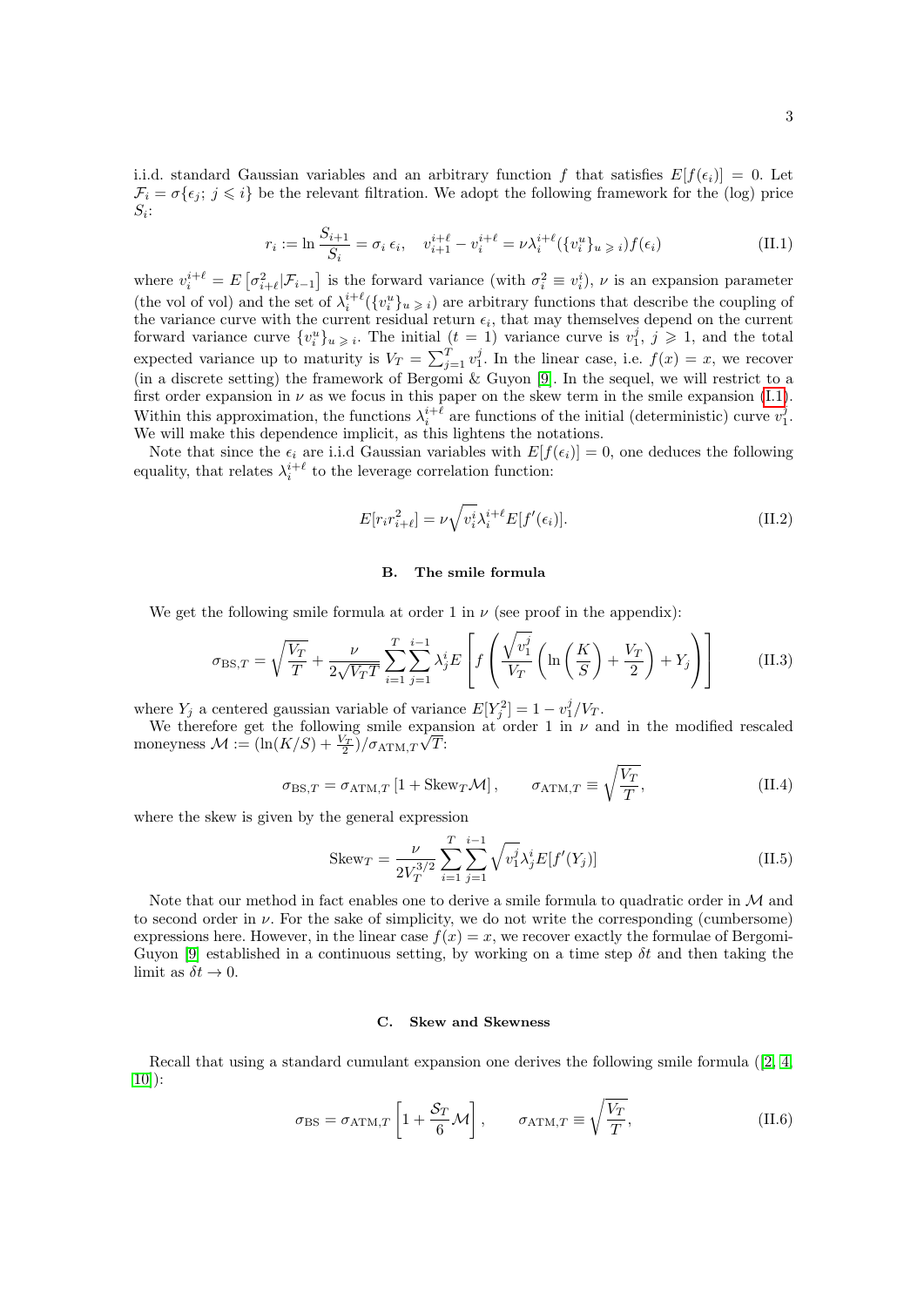where  $S_T$  is the skewness of  $\ln(S_T/S_1)$ , i.e. the return between now and maturity. Within the present framework, the skewness at order 1 in  $\nu$  can be computed as:

$$
\frac{S_T}{6} = \frac{\nu}{2V_T^{3/2}} \left( \sum_{i=2}^T \sum_{j=1}^{i-1} \sqrt{v_1^j} \lambda_j^i \right) E[f'(\epsilon)], \tag{II.7}
$$

which is close to, but different from, the formula above for the skew  $Skew_T$ . However, for a linear model where  $f'(x) \equiv 1$ , the two formulas exactly coincide. To first order in  $\nu$ , the skewness of the returns and the skew of the smile are therefore identical for a general linear model:

$$
f(x) = x \longrightarrow \text{Skew}_T \equiv \frac{\mathcal{S}_T}{6}.
$$
 (II.8)

#### D. The implied leverage coefficient and the SSR

One can also readily compute the implied leverage within our general non-linear model. The difference between tomorrow's volatility and today's volatility for ATM options of maturity  $T$  is given by:

$$
\frac{1}{T}\delta V_T = \frac{1}{T} \left[ \sum_{j=2}^{T+1} v_2^j - \sum_{j=1}^T v_1^j \right] = \frac{1}{T} (v_1^{T+1} - v_1^1) + \frac{\nu f(\epsilon_1)}{T} \left[ \sum_{j=2}^{T+1} \lambda_1^j \right]
$$
(II.9)

Using  $\delta V_T = 2T \sigma_{ATM,T} \delta \sigma_{ATM,T}$ ,  $E[r_1 f(\epsilon_1)] \equiv \sigma_1 E[f'(\epsilon_1)]$  and integration by parts for the Gaussian variable  $\epsilon_1$  [\[13\]](#page-11-12), we finally deduce a formula for the implied leverage  $\gamma_T$ , i.e. the correlation between the return and the change of implied ATM volatility as:

$$
\gamma_T := \frac{E[\delta \sigma_{\text{ATM},T} \cdot r_1]}{E[r_1^2]} = \frac{\nu E[f'(\epsilon_1)]}{2\sqrt{T\sigma_1^2 V_T}} \left[ \sum_{j=2}^{T+1} \lambda_1^j \right]. \tag{II.10}
$$

where we have used  $E(\epsilon_1) = 0$ . Here, we have neglected any drift effect, which is reasonable for option pricing in a risk neutral framework.

The average SSR is defined, consistently with Eq. [\(I.3\)](#page-0-0), as:

$$
R_T := \frac{\gamma_T \sqrt{T}}{\text{Skew}_T}.
$$
\n(II.11)

In a *linear model* where skew and skewness are identical (up to a factor 6), the final expression for the SSR is therefore given by:

<span id="page-3-0"></span>
$$
\widehat{R}_T\Big|_{lin.} = \frac{V_T}{\sigma_1} \frac{\sum_{j=2}^{T+1} \lambda_1^j}{\sum_{i=2}^T \sum_{j=1}^{i-1} \sqrt{v_1^j} \lambda_j^i},\tag{II.12}
$$

which is precisely Bergomi's result in a discrete time setting [\[1\]](#page-11-0). Note that for a flat forward variance curve and for a *time-translation invariant model*, one has  $v_1^j = v_1^1 \equiv \sigma_1^2$ ,  $V_T = Tv_1^1$ , and  $\lambda_j^i \propto g_L(j-i)$  where  $g_L$  is the leverage correlation function introduced above. In this case, one recovers exactly Eq. [\(I.4\)](#page-1-0) above.

However, in the general case,  $R_T$  is not given by the above expression, but is corrected by a factor that accounts for the difference between the skew and the skewness:

<span id="page-3-1"></span>
$$
R_T = \hat{R}_T \Big|_{lin.} \times \frac{\mathcal{S}_T / 6}{\text{Skew}_T}.\tag{II.13}
$$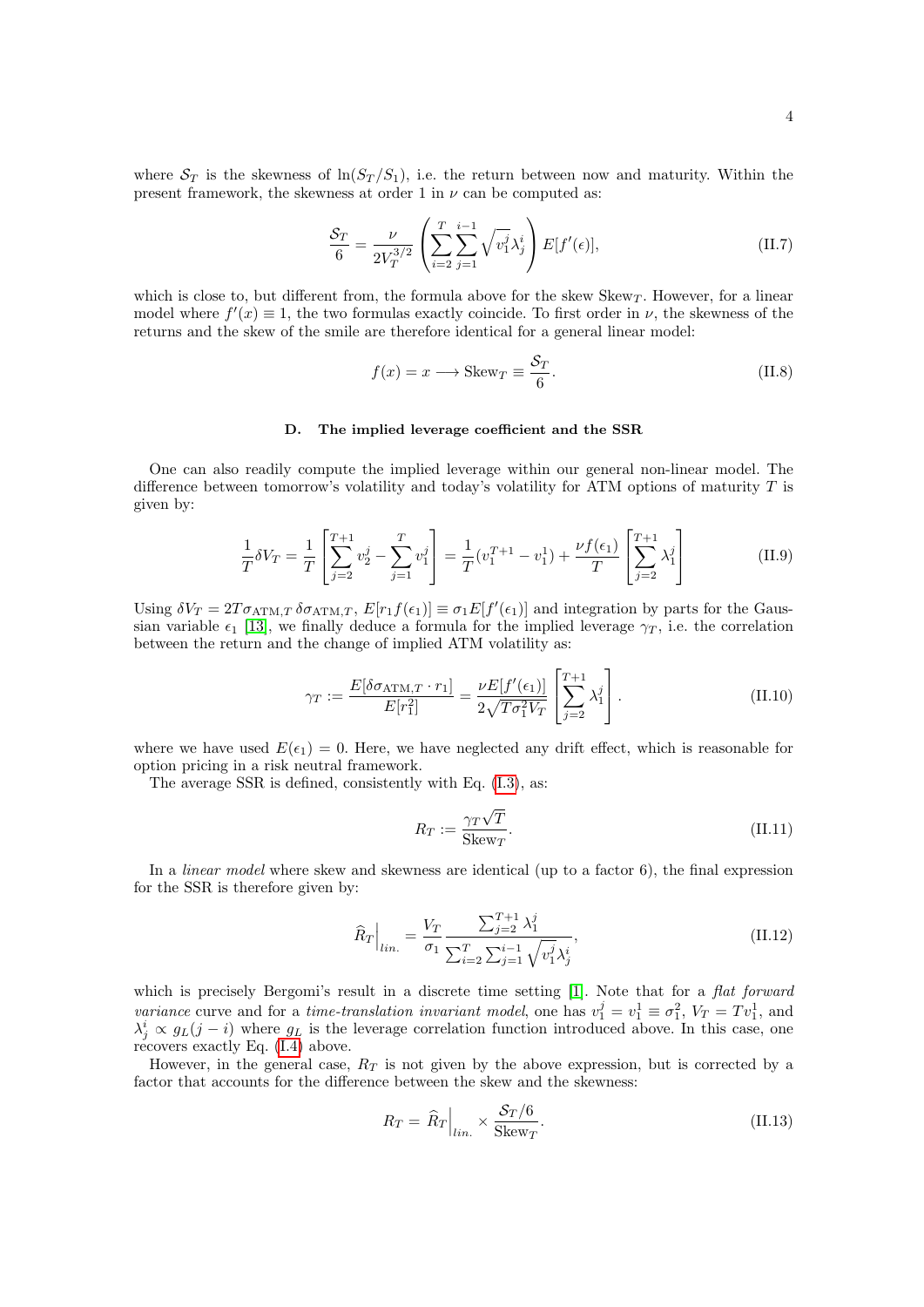We will study below this correction factor, both within the asymmetric GARCH model and using empirical data.

Note finally that using Eq. [\(II.2\)](#page-2-0), the implied leverage can alternatively be re-written in terms of the leverage correlation function as:

<span id="page-4-0"></span>
$$
\gamma_T = \frac{1}{2\sqrt{T\sigma_1^4 V_T}} \left[ \sum_{j=2}^{T+1} E[r_1 r_j^2] \right],
$$
\n(II.14)

or, for a flat forward variance curve;

<span id="page-4-1"></span>
$$
\gamma_T = \frac{1}{2T\sigma_1^3} \left[ \sum_{j=2}^{T+1} E[r_1 r_j^2] \right].
$$
 (II.15)

In fact, expressions [\(II.14\)](#page-4-0) and [\(II.15\)](#page-4-1) for  $\gamma_T$  are quite general and valid in a much more general setting than the one we consider here; indeed, they do not rely on any modelling assumption for the returns  $r_i$ .

# III. THE ASYMMETRIC GARCH MODEL

In order to give some flesh to the above formulae in the context of an empirically relevant, non-linear model for price changes, we consider the following so-called fully asymmetric GARCH model:

$$
r_i = \sigma_i \epsilon_i, \quad \sigma_{i+1}^2 = v_0^2 + \rho(\sigma_i^2 - v_0^2) + \nu \sigma_i^2 \left(\epsilon_i^2 \mathbb{1}_{\epsilon_i < 0} - \frac{1}{2}\right) \tag{III.1}
$$

where  $(\epsilon_i)_{i\in\mathbb{Z}}$  are i.i.d. standard Gaussian random variables. In the notation above, one has  $f(x)$  =  $x^21_{x<0} - 1/2.$ 

We set  $\sigma_i^2 = v_0^2(1 + \mathcal{X}_i)$ , so that the above is equivalent to the following recursion

$$
\mathcal{X}_{i+1} = \rho \mathcal{X}_i + \nu (1 + \mathcal{X}_i)(\epsilon_i^2 \mathbf{1}_{\epsilon_i < 0} - \frac{1}{2}) \tag{III.2}
$$

By iterating the above expression, we get the following exact expression for  $\sigma_i^2$   $(i \geq 2)$ :

$$
\sigma_i^2 = v_0^2 (1 + \rho^{i-1} \mathcal{X}_1) + \nu \sum_{j=1}^{i-1} \rho^{i-1-j} \sigma_j^2 \left( \epsilon_j^2 \mathbb{1}_{\epsilon_j < 0} - \frac{1}{2} \right) \tag{III.3}
$$

Therefore, to first order in  $\nu$ , we get, for arbitrary j and i with  $j - i \geq 1$ :

$$
\sigma_j^2 = v_0^2 (1 + \rho^{j-i} \mathcal{X}_i) + \nu V_0^2 \sum_{k=i}^{j-1} \rho^{j-1-k} (1 + \rho^{k-i} \mathcal{X}_i) \left( \epsilon_k^2 \mathbb{1}_{\epsilon_k < 0} - \frac{1}{2} \right) \tag{III.4}
$$

which leads to the following expression for the forward variance curve  $[14]$ 

$$
v_i^j = E[\sigma_j^2 | \mathcal{X}_i] = v_0^2 (1 + \rho^{j-i} \mathcal{X}_i)
$$
 (III.5)

To first order in  $\nu$ , we also obtain:

$$
v_{i+1}^j - v_i^j = \nu v_0^2 \rho^{j-i-1} (1 + \mathcal{X}_i) \left( \epsilon_i^2 \mathbb{1}_{\epsilon_i < 0} - \frac{1}{2} \right)
$$
\n
$$
= \frac{\nu}{\rho} (v_0^2 (\rho^{j-i} - 1) + v_i^j) \left( \epsilon_i^2 \mathbb{1}_{\epsilon_i < 0} - \frac{1}{2} \right)
$$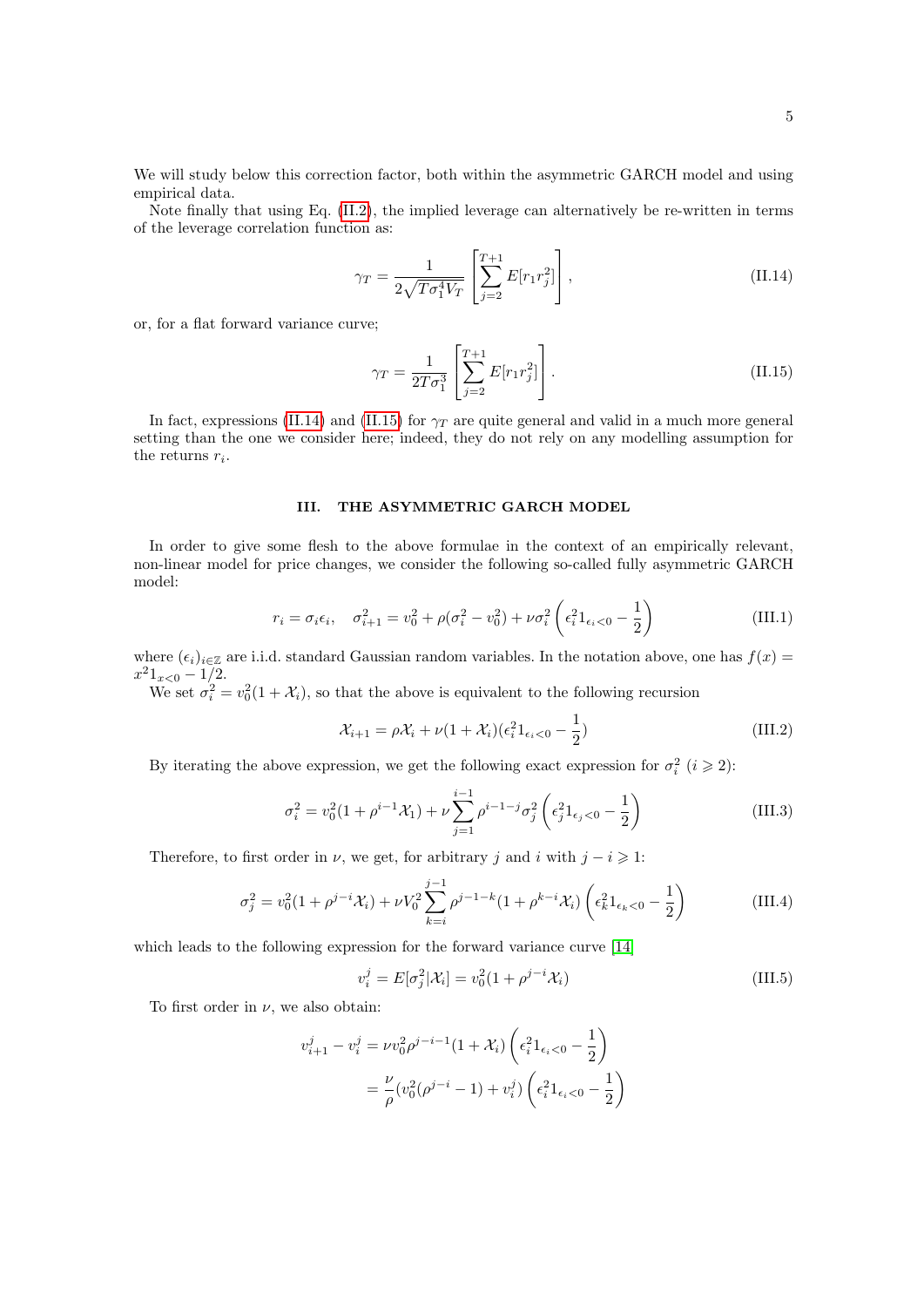$$
\lambda_i^j = \frac{1}{\rho} (v_0^2 (\rho^{j-i} - 1) + v_i^j)
$$
 (III.6)

Finally, since  $f'(x) = 2x1_{x<0}$ , we get the following expression for the skew and the skewness [\[15\]](#page-11-14) :

$$
\begin{split} \text{Skew}_{T} &= -\sqrt{\frac{2}{\pi}} \frac{\nu}{2V_{T}^{3/2}} \sum_{j=2}^{T} \sum_{i=1}^{j-1} \sqrt{v_{1}^{i}} \lambda_{i}^{j} \sqrt{1 - \frac{v_{1}^{i}}{V_{T}}} \\ &= -\sqrt{\frac{2}{\pi}} \frac{\nu v_{0}^{3}}{2V_{T}^{3/2}} \sum_{j=2}^{T} \sum_{i=1}^{j-1} \sqrt{1 + \rho^{i-1} \mathcal{X}_{1}} (\rho^{j-i-1} + \rho^{j-2} \mathcal{X}_{1}) \sqrt{1 - \frac{v_{1}^{i}}{V_{T}}} \end{split}
$$

and

$$
\frac{\mathcal{S}_T}{6} = -\sqrt{\frac{2}{\pi}} \frac{\nu}{2V_T^{3/2}} \sum_{j=2}^T \sum_{i=1}^{j-1} \sqrt{v_1^i} \lambda_i^j
$$
  
= 
$$
-\sqrt{\frac{2}{\pi}} \frac{\nu v_0^3}{2V_T^{3/2}} \sum_{j=2}^T \sum_{i=1}^{j-1} \sqrt{1 + \rho^{i-1} \mathcal{X}_1} (\rho^{j-i-1} + \rho^{j-2} \mathcal{X}_1)
$$

Here, the variance  $V_T$  is given by:

$$
V_T = \sum_{i=1}^T v_1^i = v_0^2 \left( T + \frac{1 - \rho^T}{1 - \rho} \chi_1 \right),
$$

therefore leading to the following skewness/skew ratio:

$$
\frac{\mathcal{S}_T/6}{\text{Skew}_T} = \frac{\sum_{j=2}^T \sum_{i=1}^{j-1} \sqrt{1 + \rho^{i-1} \mathcal{X}_1} (\rho^{j-i-1} + \rho^{j-2} \mathcal{X}_1)}{\sum_{j=2}^T \sum_{i=1}^{j-1} \sqrt{1 + \rho^{i-1} \mathcal{X}_1} (\rho^{j-i-1} + \rho^{j-2} \mathcal{X}_1) \sqrt{1 - \frac{1 + \rho^{i-1} \mathcal{X}_1}{T + \frac{1 - \rho^{T}}{1 - \rho} \mathcal{X}_1}}}
$$
(III.7)

This expression drastically simplifies when the initial volatility is equal to the average volatility, i.e.  $\mathcal{X}_1 = 0$ . In this case, one simply obtains:

$$
\frac{S_T/6}{\text{Skew}_T} = \sqrt{\frac{T}{T - 1}},\tag{III.8}
$$

which is equal to 2 for  $T = 2$  and tends to unity when  $T \to \infty$ . We see clearly that in this model, the skew is systematically smaller than its third cumulant estimate, i.e. the skewness. Dividing by the skewness instead of the skew therefore leads to an underestimate of the "true" SSR. Finally, the implied leverage is given by:

$$
\gamma_T \approx -\frac{\nu\sqrt{1+\mathcal{X}_1}}{\sqrt{2\pi}\sqrt{T(T+\frac{1-\rho^T}{1-\rho}\mathcal{X}_1)}}\frac{1-\rho^T}{1-\rho}.\tag{III.9}
$$

## IV. DATA ANALYSIS: SKEW, SKEWNESS AND SSR

The central result of our paper is given by Eqs. [\(II.12,](#page-3-0) [II.13\)](#page-3-1), that relates Bergomi's Skew-Stickiness Ratio (SSR)  $R_T$  to empirically measurable quantities. The three questions we want to address here are: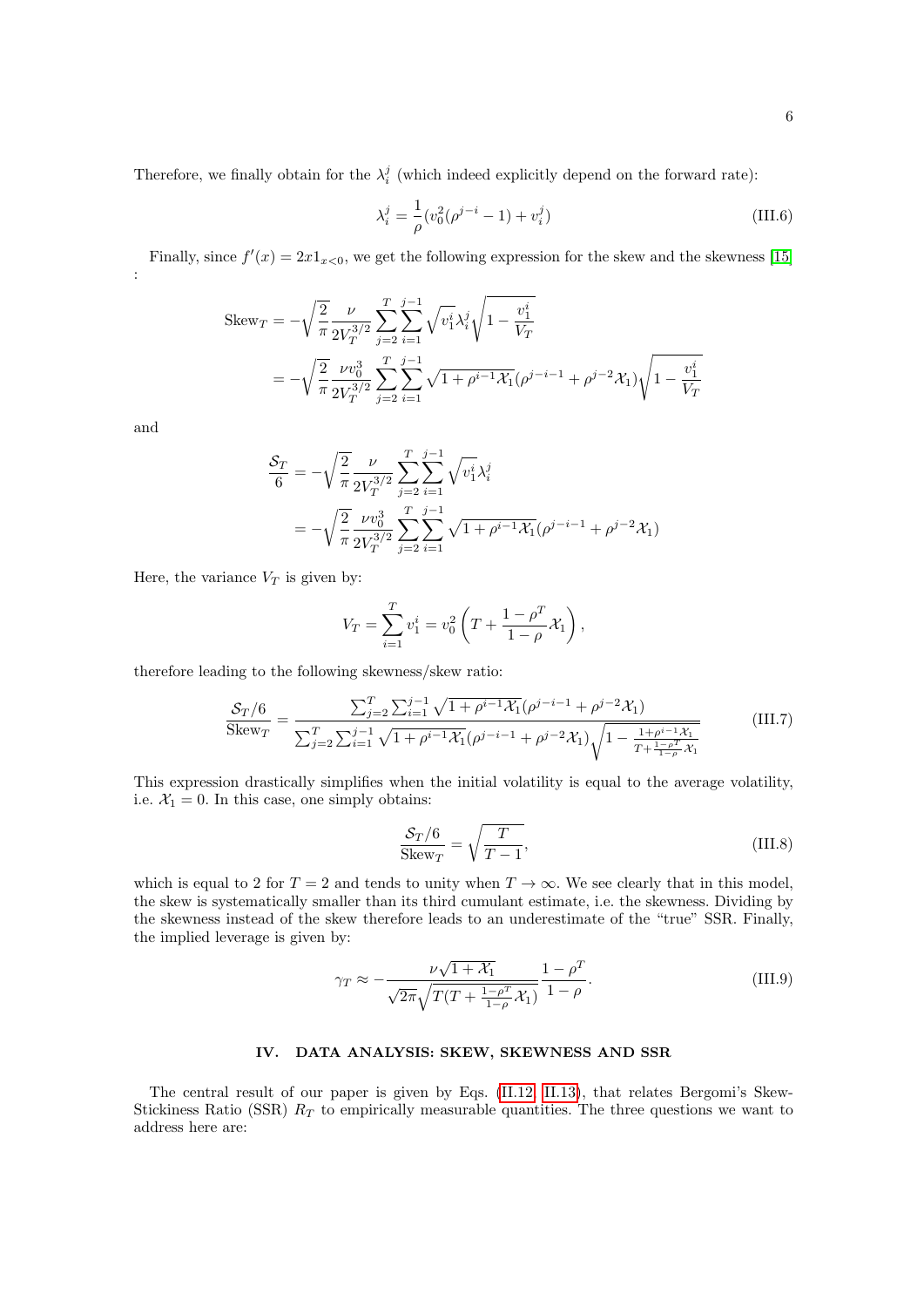- 1. How well does our central result Eq. [\(II.13\)](#page-3-1) account for the SSR of index option markets?
- 2. How strong is the correction factor  $S_T/6$  Skew<sub>T</sub>, induced by non-linear effects?
- 3. How well are these features reproduced by the (non-linear) asymmetric GARCH model investigated in the above section?

In order to discuss these issues, we need data both from the option markets and from the underlying contract. We have focused on two markets, S&P 500 index and DAX, for which we have full information on both the underlying and on the option smiles for various maturities. Our data set runs from 2000 to 2013 for the S&P 500 and from 2002 to 2013 for the DAX.

We extract from the data various statistical quantities.

- 1. From the historical returns  $r_i$  of the underlying index, we measure:
	- The leverage correlation function  $g_L(\ell)$ , obtained as a time average of the ratio  $r_i r_{i+\ell}^2 / \sigma_i^3$ , where  $\sigma_i^2$  is a 20 day exponential moving average (EMA) of the past squared returns.
	- A low moment estimator of the skewness of the distribution of returns over T days, defined as:

<span id="page-6-0"></span>
$$
\beta_T = \sqrt{\frac{\pi}{2}} \left[ 1 - 2P(\tilde{r}_T > 0) \right],\tag{IV.1}
$$

where  $\tilde{r}_T$  is the *detrended* T-day return and  $P(\tilde{r}_T > 0)$  is the probability that  $\tilde{r}_T$  is positive. We determined the local drift using an EMA filter with timescale  $T = 1000$ days.

It turns out that the skew of the smile, Skew<sub>T</sub>, should be on average equal to  $\beta_T$  for fairly priced options [\[8\]](#page-11-8). Moreover, the standard skewness of the returns,  $S_T$ , can be obtained from the leverage correlation function as [\[4\]](#page-11-6)

<span id="page-6-1"></span>
$$
S_T = \frac{\zeta_1}{\sqrt{T}} + \frac{3}{\sqrt{T}} \sum_{\ell=1}^T \left(1 - \frac{\ell}{T}\right) g_L(\ell)
$$
 (IV.2)

where  $\zeta_1$  is the skewness of daily returns.

- 2. From option prices we extract the volatility smile for different moneyness and maturities, which allows us to measure:
	- The skew of the smile Skew<sub>T</sub>, defined from Eq. [\(I.1\)](#page-0-1), that we average over the whole time period, for a set of fixed maturities.
	- The implied leverage coefficient  $\gamma_T$ , measured as the regression coefficient of the changes of ATM implied vol on the returns of the underlying.
	- Finally, Bergomi's SSR is obtained as the time-averaged local SS Ratio, measured as:

$$
\widehat{\mathcal{R}}_T(t;M) = M \frac{\sum_{i=t-M}^t (\sigma_{\text{ATM},T}(i+1) - \sigma_{\text{ATM},T}(i)) \times r_i}{\sum_{i=t-M}^t \text{Skew}_T(i) \times \sum_{i=t-M}^t r_i^2}
$$
(IV.3)

where  $M = 50$  is the size of the moving average window. Our empirical estimate of the SSR is then obtained as:

$$
\mathcal{R}_T = \langle \hat{\mathcal{R}}_T(t;M) \rangle_t. \tag{IV.4}
$$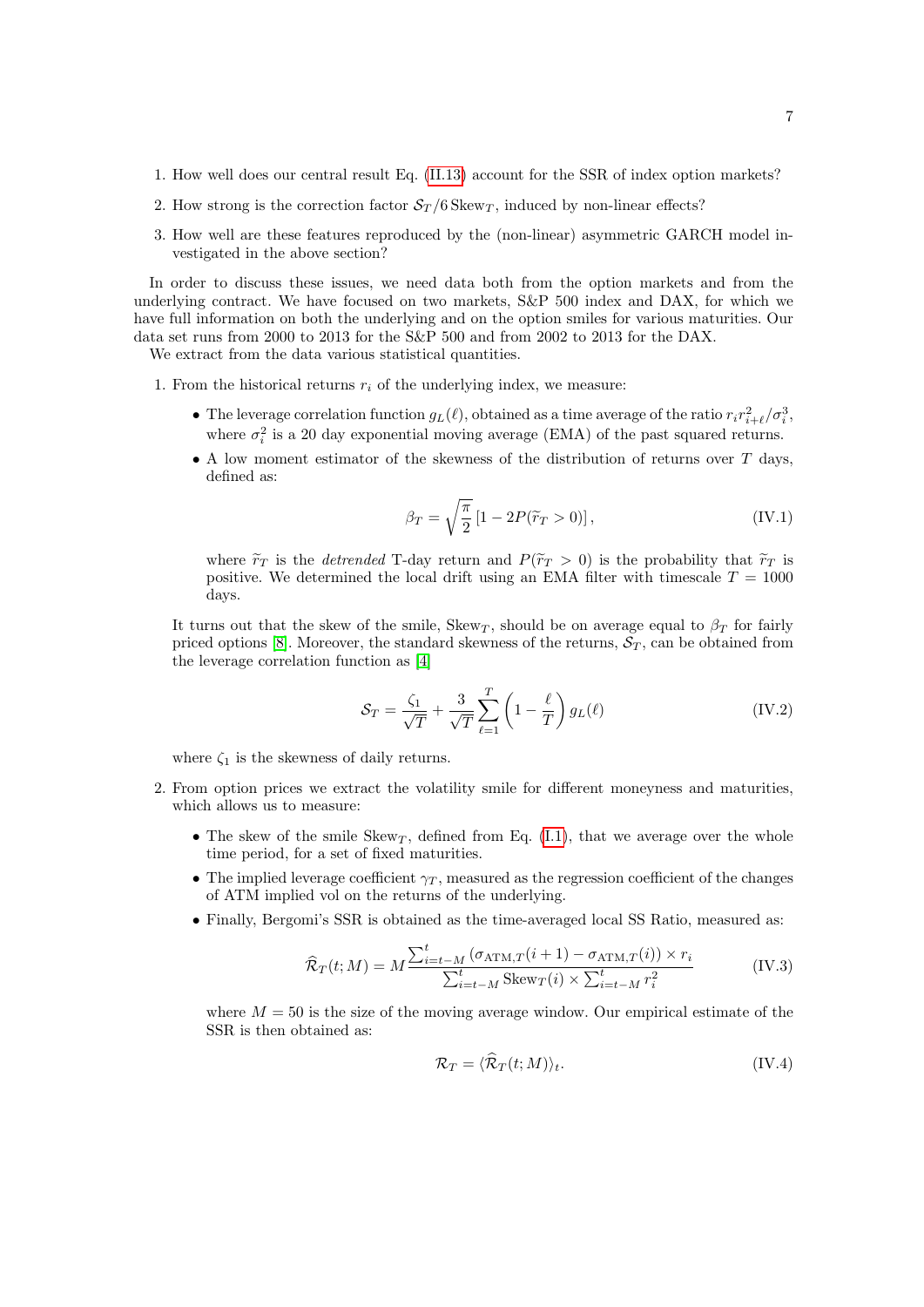In order to compare  $\gamma_T$  and  $\mathcal{R}_T$  with theoretical estimates, we furthermore assume that the underlying process is time-translation invariant and that the forward variance is flat on average, which allows us to obtain  $\gamma_T$  from Eq. [\(II.15\)](#page-4-1) [\[7\]](#page-11-4):

<span id="page-7-0"></span>
$$
\gamma_T^{th.} \approx \frac{1}{2T} \sum_{\ell=1}^T g_L(\ell). \tag{IV.5}
$$

Our results are summarized in three figures, each showing data for the S&P 500 (left) and DAX (right).

- In Fig. 1-a,b, we show as a function of the maturity T the unconditional skew Skew<sub>T</sub> and unconditional implied leverage  $\gamma_T$ , both extracted from option data, which we compare with their theoretical estimates,  $\beta_T$  and  $\gamma_T^{th}$ , obtained using the historical returns of the underlying. We conclude that (a) the options skews on the S&P index are stronger than predicted by  $\beta_T$ , but match very well for the DAX; (b) the implied leverage  $\gamma_T$  of S&P options is well estimated for short maturies, but systematically too strong for larger maturities, as observed in [\[7\]](#page-11-4). For the DAX, on the other hand, the implied leverage  $\gamma_T$  appears to be too weak for short maturities and too strong for large maturities.
- In Fig. 2-a,b, we show Bergomi's SSR  $R_T$  as a function of maturity, together with our theoretical estimate  $R_T^{th.} = \gamma_T^{th.}\sqrt{T}/\beta_T$ , based either on the historical returns (using Eq. [IV.5\)](#page-7-0) or on the predictions based on the asymmetric GARCH model, itself calibrated on historical returns [\[16\]](#page-11-15). We find that the overall agreement is quite good, in particular with the predictions of the asymmetric GARCH model which are less noisy than the direct estimate based on historical returns. Therefore, although both the implied leverage  $\gamma_T$  and the skew Skew<sub>T</sub> appear to be too strong on option markets, their ratio is about right! Still, observe that  $R_T$  clearly becomes *larger* than the asymptotic Bergomi value 2 for small maturities. This is due to the correction factor  $(\mathcal{S}_T/6)/\text{Skew}_T > 1$  that appears in Eq. [\(II.13\)](#page-3-1), to which we turn next.
- In Fig 3-a,b, we now plot the expected value of the correction factor  $(\mathcal{S}_T/6)/S \text{kew}_T$  as a function of maturity, again using either a direct estimate based on Eqs. [\(IV.1\)](#page-6-0), [\(IV.2\)](#page-6-1), or on the prediction of the asymmetric GARCH model with empirically calibrated parameters. We see that in the case of the S&P 500 the value of this ratio is overall not very well captured by the GARCH model, which underestimates this ratio, as already noticed in [\[8\]](#page-11-8). One of the known weaknesses of the GARCH model is that it fails to capture the long-range memory of the volatility process. This might explain part of the discrepancy seen here. In the case of the DAX, the ratio is much closer to unity (except for small maturities where it is below 1), suggesting that non-linear effects are weaker in this case.

## V. CONCLUSION

In this paper, we have revisited the problem of the dynamics of smiles, as envisaged in [\[1,](#page-11-0) [6,](#page-11-3) [7\]](#page-11-4), which consists in relating the "implied leverage" (i.e. the correlation of the at-the-money volatility with the returns of the underlying) and the skew of the option smile. As noticed by Bergomi [\[1\]](#page-11-0), the ratio between these two quantities, dubbed the "Skew-Stickiness Ratio" (SSR), saturates to the value 2 for linear models in the limit of small maturities, and converges to 1 for long maturities, the latter value corresponding to the well-known "Sticky Strike" rule-of-thumb used by market makers. We have shown that for more general, non-linear models (such as the asymmetric GARCH model), Bergomi's result must be modified, and can be larger than 2 for small maturities. The discrepancy comes from the fact that the volatility skew is, in general, *different* from the skewness of the underlying, as is found using either a cumulant expansion or a vol-of-vol expansion for linear models. The correct skew is rather given by a low-moment estimate of asymmetry, namely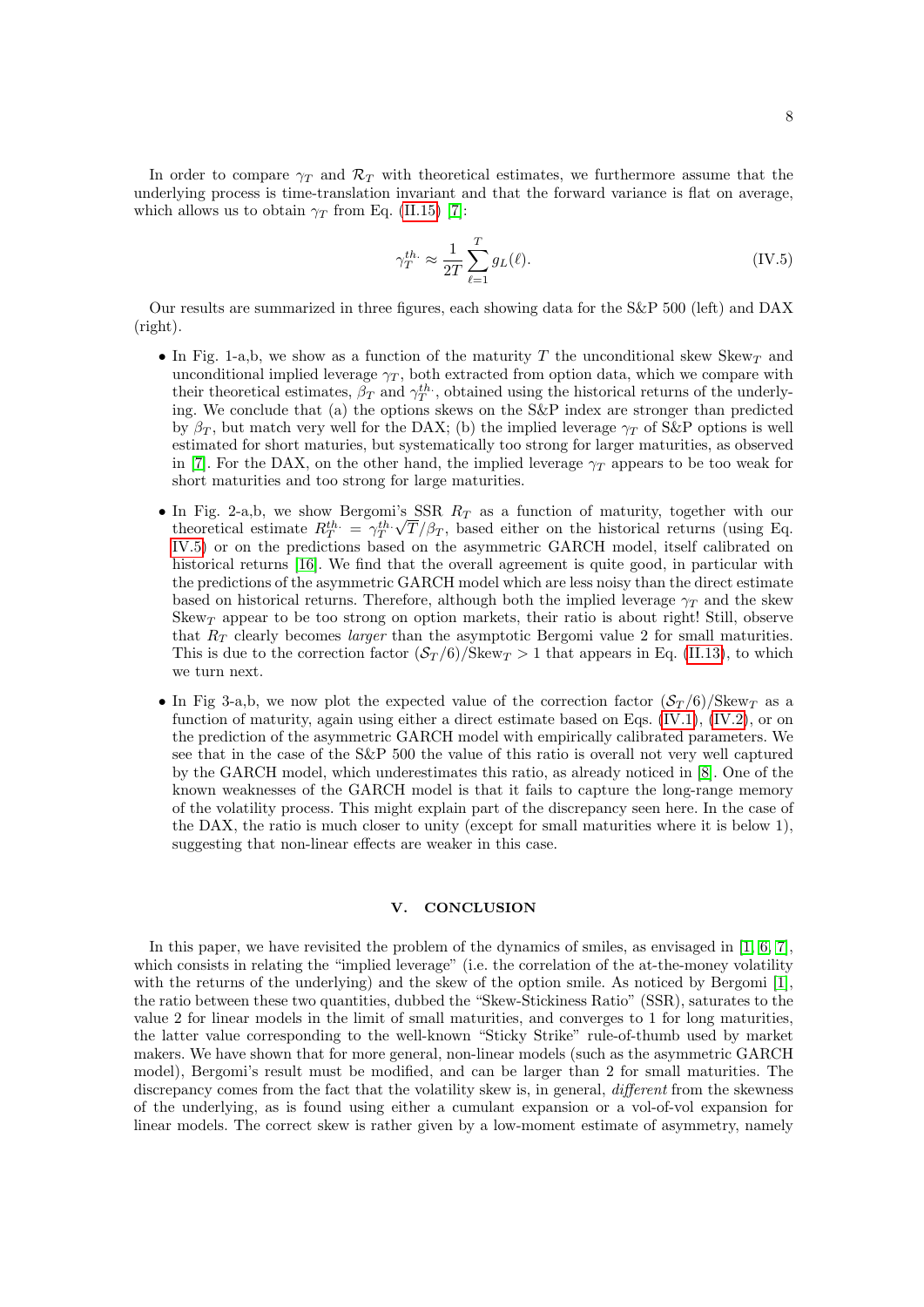

FIG. 1: Comparison between theoretical prediction of the unconditional values of Skew<sub>T</sub> and of  $\gamma_T$ , and their estimation based on option data. The left panel shows the result for S&P 500 whereas the right panel is for DAX.



FIG. 2: Comparison between the real SSR estimated with option data as  $\gamma_T\sqrt{T}/\text{Skew}_T$  and the theoretical prediction based on historical data,  $\gamma_T^{th}$ .  $\sqrt{T}/\beta_T$ . The left panel shows the result for S&P 500 whereas the  $\sqrt{T}/\beta_T$ . right panel is for DAX.



FIG. 3: Comparison between  $(\mathcal{S}_T/6)/\text{Skew}_T$  estimated with S&P 500 data and the prediction of GARCH model for S&P 500 (left panel) and DAX (right panel).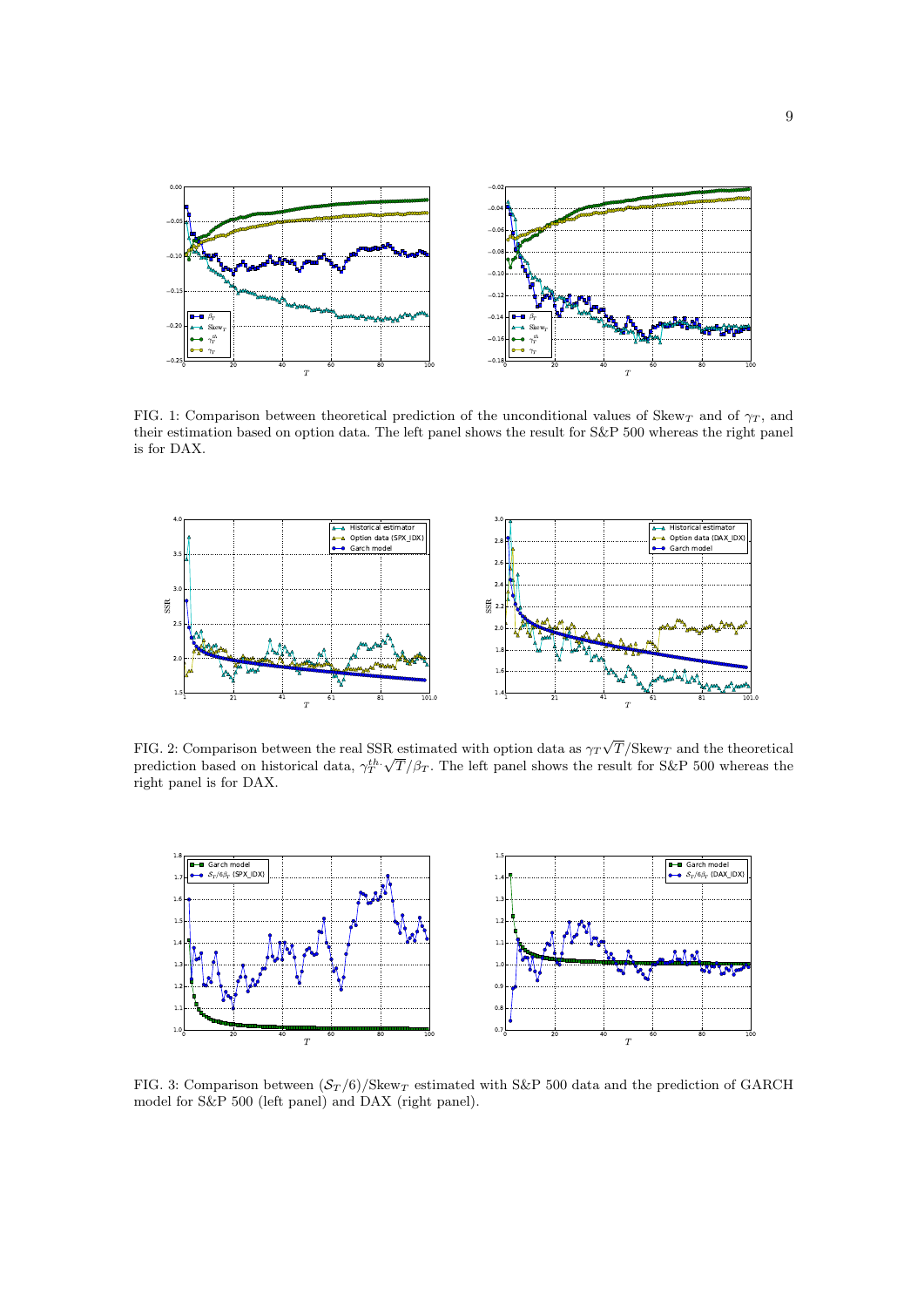the difference between the probability of negative returns and the probability of positive returns (multiplied by  $\sqrt{\pi/2}$ ). We compare our theory with empirical results, using data both from option markets and from the underlying price series, for the S&P500 and the DAX. We find, among other things, that although both the implied leverage  $\gamma_T$  and the skew Skew<sub>T</sub> appear to be too strong on option markets (in particulr for the S&P500), their ratio is well explained by the theory. We observe that the SSR clearly becomes larger than 2 for small maturities. The asymmetric GARCH model, calibrated on historical data, explains well the values of the SSR, but fails to reproduce accurately the different measures of skewness, in particular for the S&P 500. The inadequacy of the asymmetric GARCH model to account for all the properties of options smiles was also noted in [\[8\]](#page-11-8).

It would also be quite interesting to extend our study to establish analoguous relations between the curvature of the smiles and measures of kurtosis [\[8\]](#page-11-8), and test them on data as well.

We thank S. Ciliberti and L. De Leo for interesting discussions on these topics.

## VI. APPENDIX: PROOFS

### A. Smile formula

We prove the smile formula. By differentiating  $(II.1)$ , we get the following decomposition at order 1 in  $\nu$ :

$$
v_u^u = v_1^u + \nu \xi_u^{u,1} \tag{VI.1}
$$

where  $v_1^u$  is the forward curve at time 0 and  $\xi_i^{u,1}$  is given by the following expression  $(u \ge 2)$ :

$$
\xi_u^{u,1} = \sum_{j=1}^{u-1} \lambda_j^u f(\epsilon_j)
$$
 (VI.2)

Therefore, we get the following at order 1 in  $\nu$ :

$$
\sigma_u = \sqrt{v_1^u} + \frac{\nu}{2\sqrt{v_1^u}} \xi_u^{u,1} \tag{VI.3}
$$

We set the following:

$$
V_T := \sum_{i=1}^T v_1^i, \quad N = \sum_{i=1}^T \sqrt{v_1^i} \epsilon_i - \frac{1}{2} \sum_{i=1}^T v_1^i
$$
 (VI.4)

and:

$$
\widetilde{N} = \frac{1}{2} \sum_{i=1}^{T} \frac{\xi_u^{u,1}}{\sqrt{v_1^u}} - \frac{1}{2} \sum_{i=1}^{T} \xi_u^{u,1}
$$
\n(VI.5)

Therefore, we have  $\ln S_T = N + \nu \widetilde{N}$  We introduce the function:

$$
F(\nu) = E\left[ (Se^{N+\nu\widetilde{N}} - K)_+ \right] \tag{VI.6}
$$

Note that we get the following expression for the derivative:

$$
F'(0) = SE\left[\tilde{N}e^{N}1_{N>\ln\frac{K}{S}}\right]
$$
 (VI.7)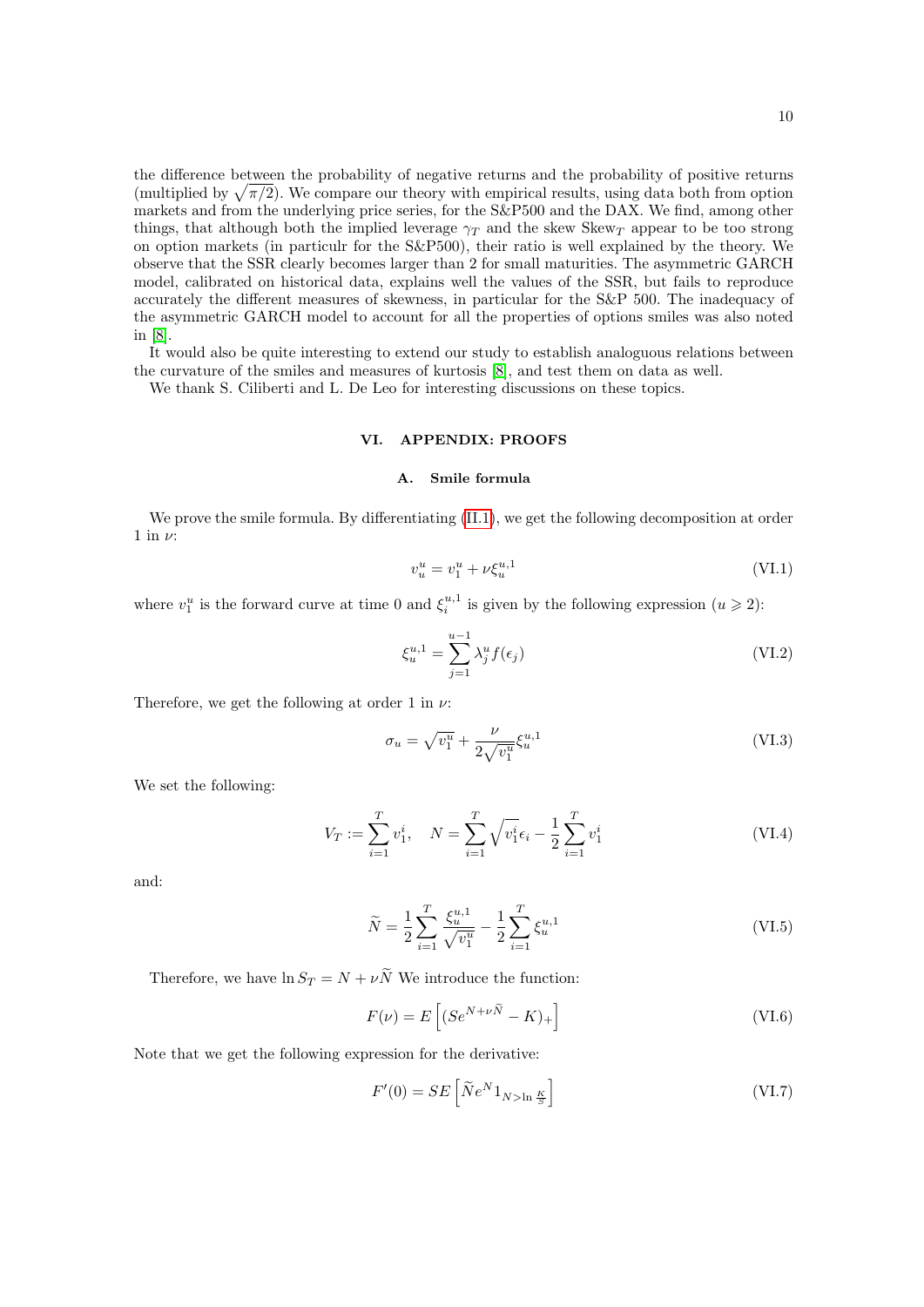We get the following:

$$
SE\left[\tilde{N}e^{N}1_{N>\ln\frac{K}{S}}\right] = \frac{S}{2}\sum_{i=1}^{T}\frac{1}{\sqrt{v_{i}^{i}}}E\left[\xi_{i}^{i,1}\epsilon_{i}e^{N}1_{N>\ln\frac{K}{S}}\right] - \frac{S}{2}\sum_{i=1}^{T}E\left[\xi_{i}^{i,1}e^{N}1_{N>\ln\frac{K}{S}}\right]
$$

$$
= \frac{K}{2}\sum_{i=1}^{T}E\left[\xi_{i}^{i,1}\right|N = \ln\frac{K}{S}\right]\frac{e^{-(\ln K/S + V_{T}/2)^{2}/2V_{T}}}{\sqrt{2\pi V_{T}}}
$$

$$
= \frac{K}{2}\sum_{i=1}^{T}\sum_{j=1}^{i-1}\lambda_{j}^{i}E\left[f(\epsilon_{j})\right|N = \ln\frac{K}{S}\right]\frac{e^{-(\ln K/S + V_{T}/2)^{2}/2V_{T}}}{\sqrt{2\pi V_{T}}}
$$

$$
= \frac{K}{2}\sum_{i=1}^{T}\sum_{j=1}^{i-1}\lambda_{j}^{i}E\left[f(\epsilon_{j})\right|N = \ln\frac{K}{S}\right]\frac{e^{-(\ln K/S + V_{T}/2)^{2}/2V_{T}}}{\sqrt{2\pi V_{T}}}
$$

Now, recall that we have the decomposition  $\epsilon_j =$  $\frac{\sqrt{v_1^j}}{V_T}(N+\frac{V_T}{2})+Y_j$  and thus we get:

$$
SE\left[\tilde{N}e^{N}1_{N>\ln\frac{K}{S}}\right] = \frac{K}{2}\sum_{i=1}^{T}\sum_{j=1}^{i-1}\lambda_{j}^{i}E\left[f\left(\frac{\sqrt{v_{1}^{j}}}{V_{T}}\left(\ln\frac{K}{S} + \frac{V_{T}}{2}\right) + Y_{j}\right)\right]\frac{e^{-(\ln K/S + V_{T}/2)^{2}/2V_{T}}}{\sqrt{2\pi V_{T}}}
$$
(VI.8)

Now, by using the vega [\(VI.12\)](#page-11-16) below, we get:

$$
\delta V_T = \nu \sum_{i=1}^T \sum_{j=1}^{i-1} \lambda_j^i E\left[ f(\frac{\sqrt{v_1^j}}{V_T} \left( \ln \frac{K}{S} + \frac{V_T}{2} \right) + Y_j) \right] \tag{VI.9}
$$

Since  $\delta \sigma_{ATM,T} = \frac{\delta V_T}{2\sqrt{V_T T}}$ , we get the smile formula.

### B. Skewness

We get the following for the skewness  $\mathcal{S}_T$  at order 1 in  $\nu$ :

$$
\frac{\mathcal{S}_T}{6} = \frac{1}{2} \frac{\sum_{i=2}^T \sum_{j=1}^{i-1} E[r_j \sigma_i^2]}{V_T^{3/2}}
$$
\n
$$
= \frac{\nu}{2} \frac{\sum_{i=2}^T \sum_{j=1}^{i-1} \sqrt{v_1^j} E[\epsilon_j \xi_i^{i,1}]}{V_T^{3/2}}
$$
\n
$$
= \frac{\nu}{2} \frac{\sum_{i=2}^T \sum_{j=1}^{i-1} \sqrt{v_1^j} \lambda_j^i}{V_T^{3/2}} E[f'(\epsilon)]
$$

# C. Greeks

**Lemma VI.1** (Greeks). If we set  $v \equiv V_T$  and:

$$
BS(S, v) = SN\left(\frac{\ln(S/K) + \frac{1}{2}v}{\sqrt{v}}\right) - KN\left(\frac{\ln(S/K) - \frac{1}{2}v}{\sqrt{v}}\right)
$$
(VI.10)